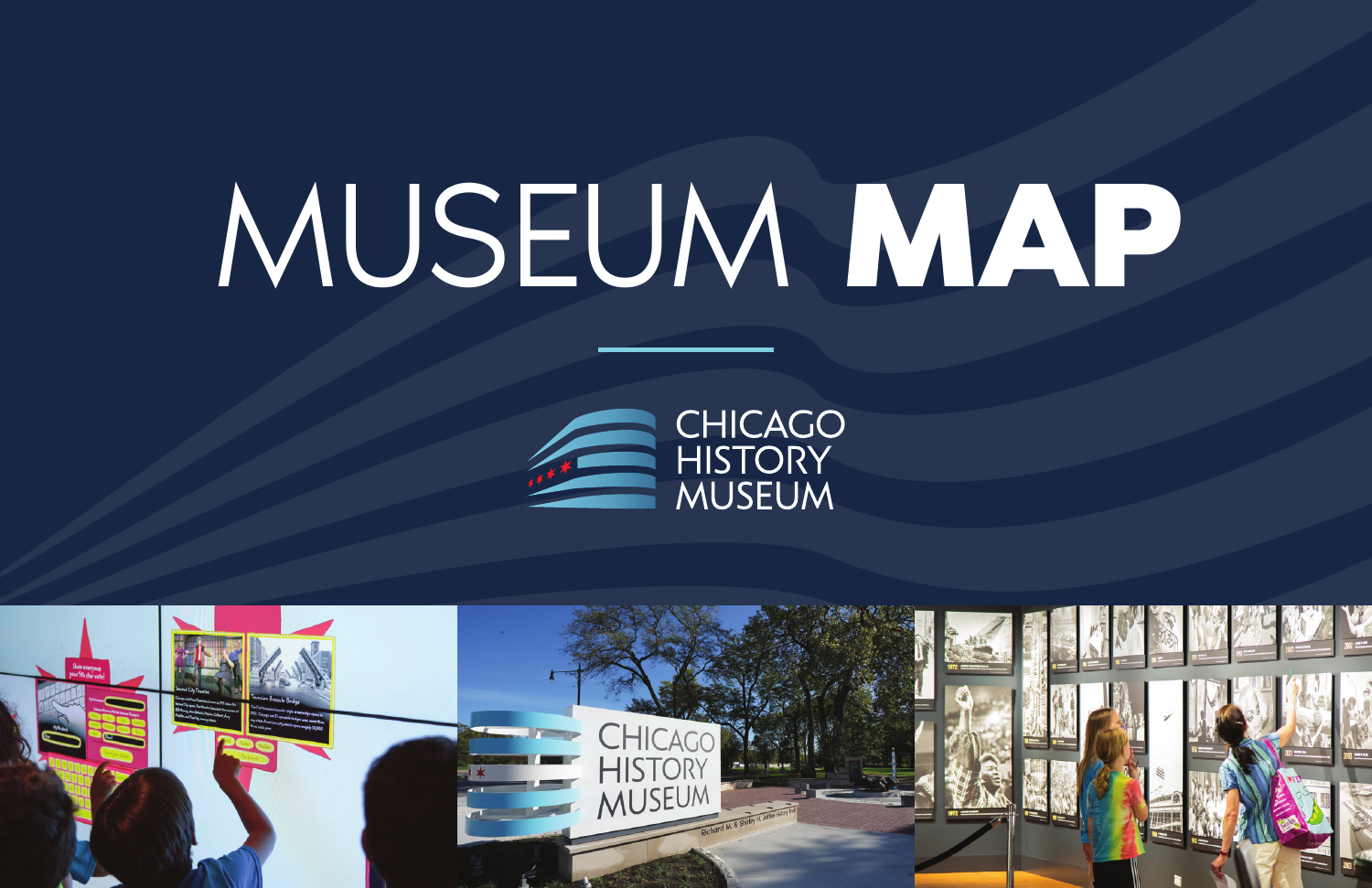# **FEATURED HIGHLIGHTS**

#### **1** FACING FREEDOM IN AMERICA

What does freedom mean? From women's suffrage and the formation of labor unions, to Japanese internment, to a local school boycott, *Facing Freedom* uses images, artifacts, and interactive elements to explore some of the ways Americans have struggled over the meaning of freedom.



**2**

Showtimes are Tuesday—Saturday at 11 a.m., 1 p.m., and 3 p.m. and Sundays at 1 p.m. and 3 p.m.



**CLARK STREET**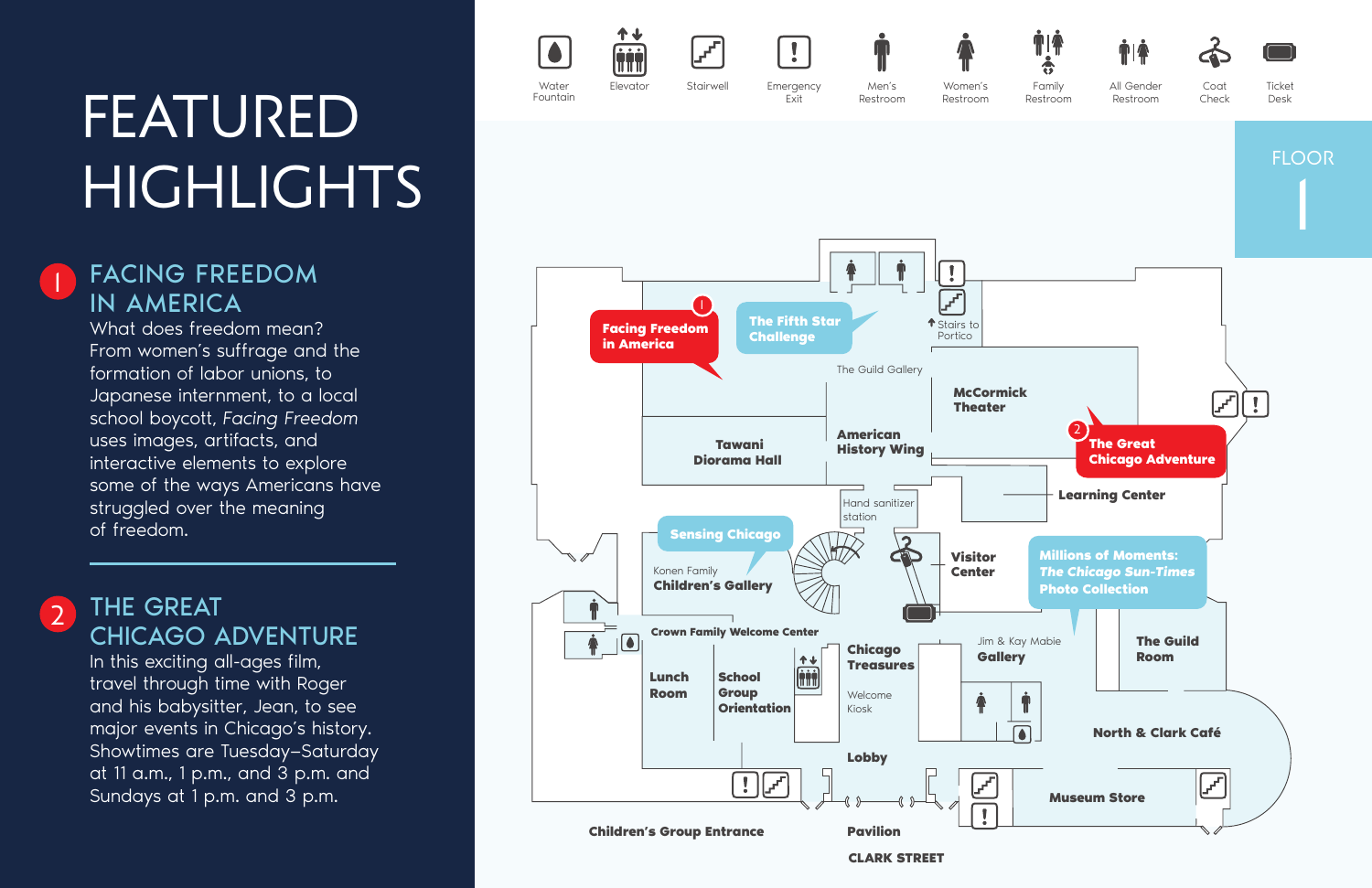### CITY ON FIRE: CHICAGO 1871

Designed for children 13 and under, *City on Fire* offers visitors of all ages a chance to learn what life was like before, during, and after the Great Chicago Fire.

VIVIAN MAIER: IN COLOR Vivian Maier's photographs on the streets of Chicago and its suburbs encourage viewers to look beyond the ordinary. This exhibition features 65 color images from the 1950s to 1970s, most of which have never been on display, as well as film clips, quotations, and sound bites.

**5**

**3**

**4**

#### TREASURED TEN: SELECTIONS FROM THE COSTUME COLLECTION

From the Chicago History Museum's clothing collection of more than 50,000 pieces, ten never-been-exhibited ensembles tell the remarkable stories of five designers. Dating from the 1970s to the 1980s, the garments are expressions of their creators' experiences and identities.



#### **Floor 3** (not pictured)

- Abakanowicz Research Center **Free admission; register at Ticket Desk**
- Carola and Leon Mandel Room | Conference Center

**FLOOR 3**